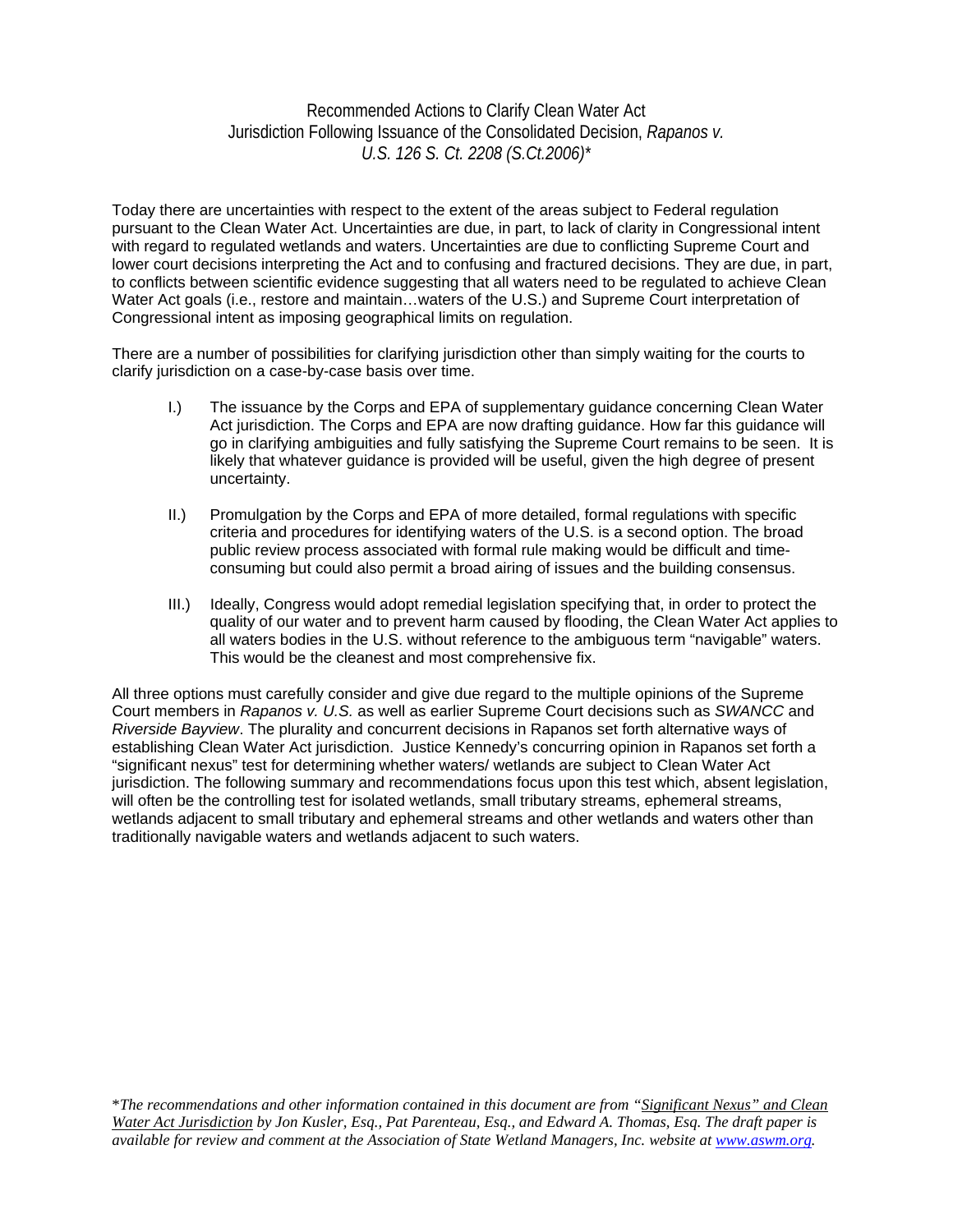## Summary and Recommendations for Clarifying Clean Water Act Jurisdiction

The Supreme Court's fractured decision in *Rapanos* has introduced additional confusion and uncertainty into the already complicated and contentious issue of determining the geographic scope of federal jurisdiction under the Clean Water Act. In the absence of a majority opinion, a variety of competing interpretations are being advanced by parties in litigation across the country, as well as by advocates and commentators with various points of view. EPA and the Corps of Engineers are trying to develop guidance and implementation procedures for their field offices. The states are trying to figure out what the decision means for programs they administer under the CWA. The regulated community is trying to determine what jurisdictional test to use to determine regulatory requirements. The conservation community is concerned that important wetlands and other waters are at risk of losing federal protection. The lower courts are feeling their way through the maze case-by-case.

The premise of the following recommendations is that no one's interest, least of all the public interest in a strong and effective CWA, is served by the current state of uncertainty surrounding this fundamental question of the Act's coverage. Accordingly, we propose the following approach and series of specific recommendations for EPA and the Corps to consider in charting a course for the future of the Act and in adopting guidance and/or regulations complying with the Rapanos decision. These recommendations are discussed in greater detail in the sections that follow.

In developing these recommendations we are guided by the words of Justice Kennedy in Rapanos:

*"[W]etlands possess the requisite nexus, and thus come within the statutory phrase 'navigable waters,' if the wetlands either alone or in combination with similarly situated lands in the region, significantly affect the chemical, physical, and biological integrity of other waters more readily understood as 'navigable.'* 

**Recommendation No. 1:** Adopt the approach suggested by Justice Stevens in Rapanos and taken by the First Circuit in U.S. v. Johnson, 05-1444 (1<sup>st</sup> Cir. 10-31-2006). This is the approach the Army Corps of Engineers and EPA have already taken in briefs filed by the U.S. in more than twenty pending cases. Under this approach, wetlands and tributaries are jurisdictional if they meet either Justice Kennedy's "significant nexus" test or the plurality's categorical rule that wetlands are jurisdictional if there is a surface hydrological connection to either a navigable water or a seasonal tributary (paraphrase of the plurality opinion in Rapanos). This approach to interpreting *Rapanos* is grounded on a line of cases holding that legal standards derived from fragmented decisions must have the support of a majority of the justices. No standard can be based solely on Justice Scalia's plurality opinion since a majority of the Court rejected the rationale on which it is based. However, whenever either Justice Kennedy's or Justice Scalia's view favors jurisdiction there is a majority with the four members who joined Justice Stevens' dissent. This approach would maintain as much of the historic reach of the CWA as possible, while minimizing the threat to the majority of the Nation's waters that would be caused by a marked reduction in federal jurisdiction. It also acknowledges the reality that some wetlands may fail both Kennedy's test and the plurality test.

**Recommendation No. 2:** Build upon existing regulations and guidance rather than engage in a substantial rewrite. *Rapanos* did not invalidate any regulations, though several of the Justices, including Kennedy, strongly suggested that new rulemaking would be in order**.** Whether EPA and the Corps decide to engage in rulemaking or simply issue more detailed guidance the focus should be on defining key terms such as significant nexus and setting forth criteria to determine jurisdiction. Procedures and criteria for determining "ecological significance" need to be added to the use of hydrologic connections to assess jurisdiction. Justice Kennedy made it clear that wetlands and tributaries having a significant effect on the chemical, physical and biological integrity of navigable waters are jurisdictional. For example, the agencies may continue to use the "ordinary high water mark" as a jurisdictional criterion for a specific tributary, but must include other factors, such as the significance of the tributary and associated wetlands for maintaining downstream water quality, flood control, aquatic habitat or other ecological services. Needless to say, procedures and criteria should be kept as simple and efficient as practicable. Guidance should reflect not only statements of the Supreme Court in *Riverside Bayview*, *SWANNC*, and *Rapanos* but lower court decisions addressing significant nexus.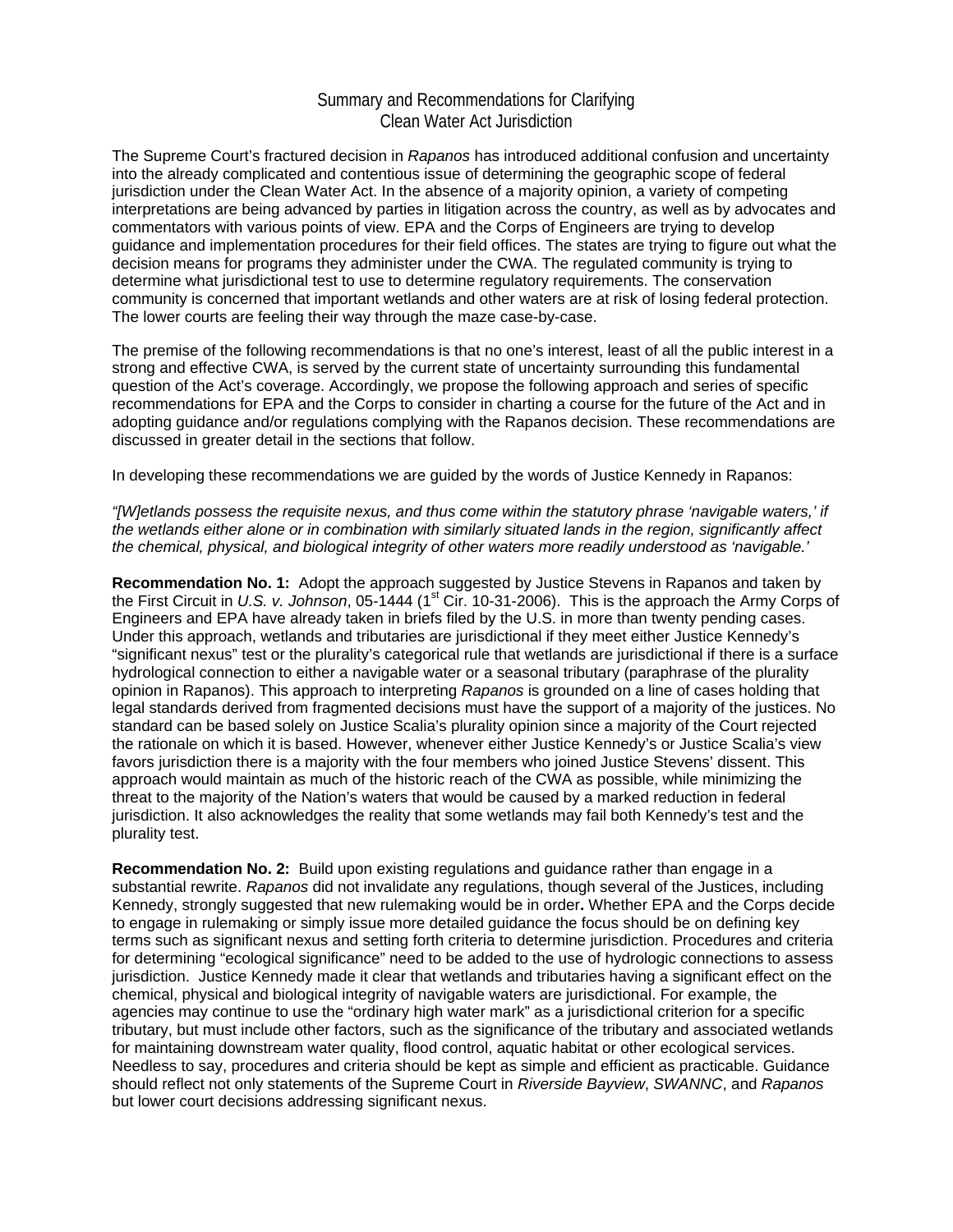**Recommendation No. 3:** Sound science and careful documentation should be required for both jurisdictional determinations and nonjurisdictional determinations. Decisions should be based on objective, transparent evaluation of the hydrological and ecological connections between wetlands, tributaries, and navigable waters, as well as whether existing and reasonably anticipated activities pose a threat to the chemical, physical and biological integrity of such waters, or increase flooding heights or velocities on "waters of the United States."

**Recommendation No. 4:** Guidance should make it clear that wetlands "adjacent to" navigable in fact waters are jurisdictional per se. This is true regardless of whether there is a "continuous surface hydrological connection" between the wetlands and the navigable waters. Justice Kennedy acknowledged that such wetlands presumptively satisfy the significant nexus test. Likewise, Justice Stevens' opinion would uphold the Corps' existing regulations without a further showing of significant nexus or continuous surface connection.

**Recommendation No. 5:** Designate classes of major tributaries and wetlands that, in combination with other wetlands/waters within the watershed, are presumed to have a significant nexus with downstream navigable waters. Guidance should acknowledge that as circumstances change the nexus may become more significant as for example when urbanization increases stormwater flows. Conversely, the guidance should specify that jurisdiction cannot be defeated through water withdrawals or the creation of artificial barriers such as berms.

**Recommendation No 6:** Shift a least a portion of the information gathering burden with regard to determination of significant nexus to permit applicants, but require independent review and verification by field offices.

**Recommendation No 7:** Keep the "significant nexus" test separate from the determination of what is a "wetland". This is consistent with the Corps or Engineer's and EPA's current efforts which separate determination of whether an area is a wetland and whether it is subject to the Clean Water Act.

**Recommendation No. 8:** Apply a "notice" procedure for activities in headwater areas not included in any overall class of wetlands and waters determined to have a significant nexus to navigable waters.Such a procedure would allow the Corps an opportunity to check whether there may be a significant nexus.

**Recommendation No 9:** Define and provide guidance with regard to the determination of "nexus" and "significance". "Nexus" should be defined to include hydrological **or** ecological connections. "Significant" should be defined to include the **cumulative** effect of wetlands and streams on the chemical, physical and biological integrity of navigable waters.

**Recommendation No 10:** In determining "nexus" the agencies should:

**Recognize that a broad range of types of connections may form an adequate "nexus."** Through guidance and field implementation, the Corps and EPA should endorse a variety of types of physical, chemical, and biological connections as potentially creating an adequate nexus between individual wetlands/waters or classes of wetlands/waters and navigable waters related to the achievement of CWA goals. Guidance should recognize a variety of hydrologic connections including bank-defined surface water flow, diffused surface water flow, flood flows, and subsurface flows as related to CWA goals. Recognition of a broad range of valid types of connections to goals including ecological connections opens the door for regulatory agencies to introduce data pertaining to connections from a variety of federal, state, and local sources. For example, agencies may use FEMA flood data and local stormwater information to establish the relationships between complexes of wetlands and/or tributaries and downstream flooding.

 **Encourage use of both quantitative data and qualitative judgment.** The Corps and EPA should encourage the use of quantitative data where such data is reasonably available. But, the agencies also need to allow the use of field observations and professional judgment to document "nexus" and "significance".